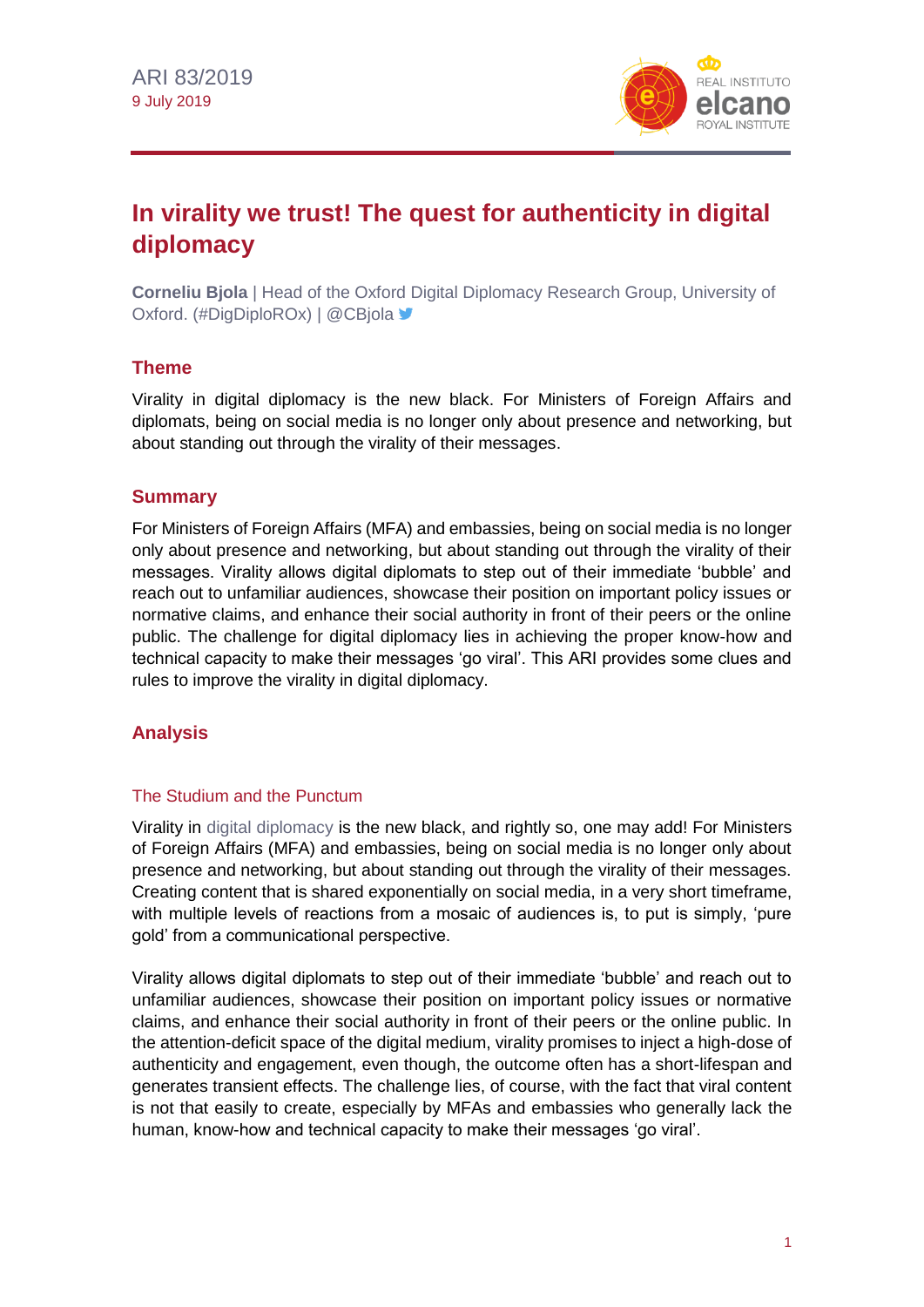As a first step towards addressing this challenge, we need to develop a good theoretical understanding of how virality works in the context of digital diplomacy. Roland Barthes' reflections on the study of photography may assist us with this task, as they provide some useful clues about how to think analytically about the issue of virality.<sup>1</sup> More specifically, Barthes argues that the way in which we make sense of the meaning of a photograph much depends on the distinction we draw between the *studium* and the *punctum* aspects of the image. The studium represents the contextual reading of the image that is, the historical, social or cultural details that the picture makes available to the viewer. The punctum, on the other hand, is the 'out of place' aspect of the photo that punctuates the studium and 'pierces' the viewer with an unexpected arrow of acuity. Put it differently, while the studium tells the viewer what the image is about in a manner that can be similarly understood by many, the punctum disrupts the studium and establishes a personal connection between the viewer and the image.

For example, Barthes finds that the picture taken by a Dutch reporter of a military unit patrolling a street in an unnamed Nicaraguan city during the uprising in 1978-79 (see Image 1) resembles well the duality and co-presence of the studium and punctum. The studium informs us about the gravity of the political situation, the desolation and destruction produced by the insurrection, the casual display of military force, and the bleakness of the future. The punctum, on the other hand, reveals, at least for Barthes, an unexpected contrast between two elements that do not usually belong together, the nuns and the soldiers, which seems to invite the reader to reflect on questions about war and death, violence and religion, destruction and reconstruction. The studium makes available to viewers a particular narrative about a historical situation with the goal to stimulate his/her interest and take notice of the human tragedy unfolding in Nicaragua at that time. However, it is the punctum that makes the photo transcend its state of general interest and connect it more intimately with the viewer by reaching out to Barthes' subjectivity and rendering the image personally meaningful to him.

<sup>1</sup> Roland. Barthes, *Camera Lucida : Reflections on Photography* (Hill and Wang, 1981).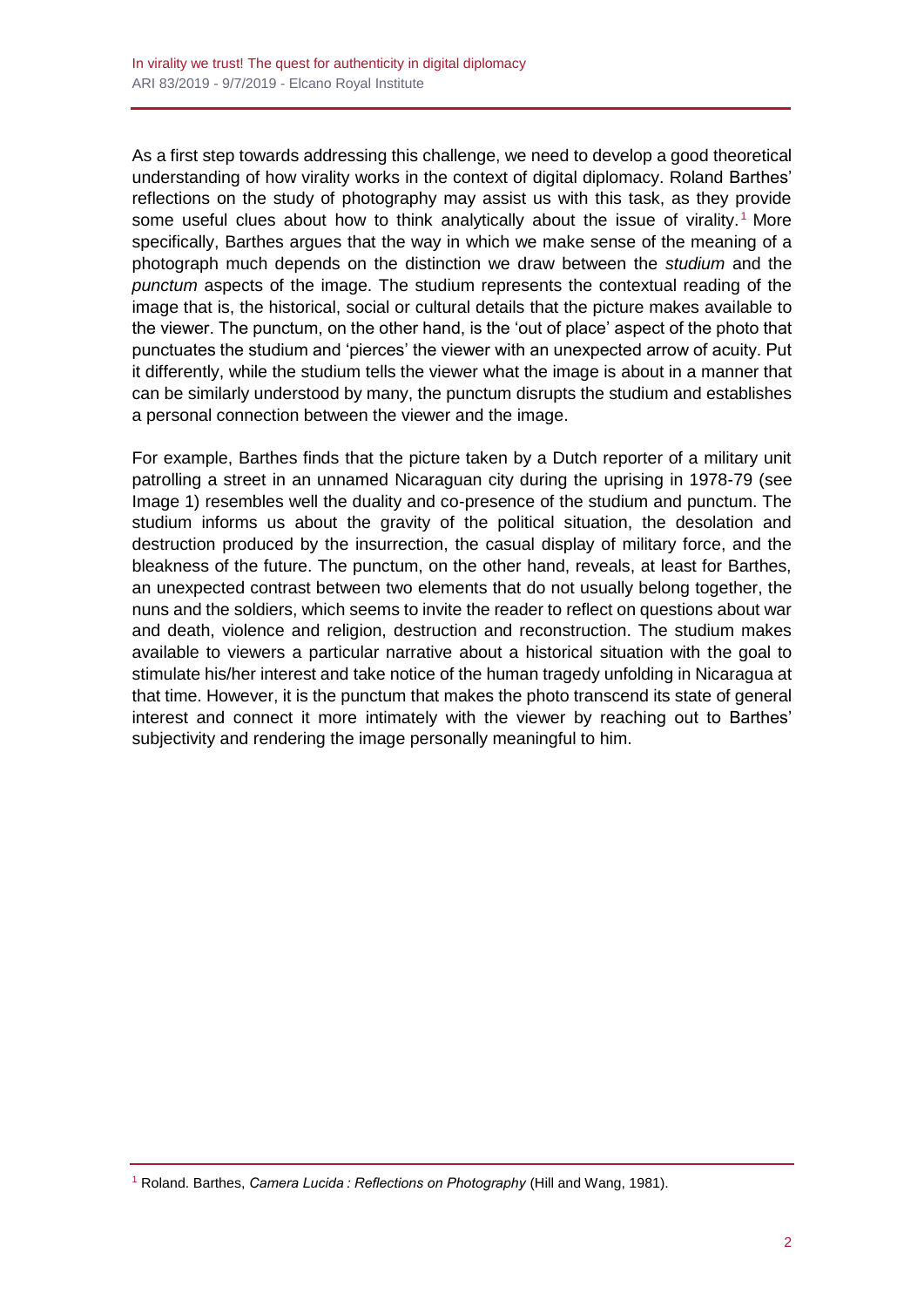**Image 1: [Koen Wessing,](http://www.jeudepaume.org/index.php?page=article&idArt=3383) Nicaragua, 1978**



Barthes' reflections on the art of photography carry good analytical value for the study of online virality as well. It offers us a framework for deconstructing viral content into tangible components by which to capture the interplay between the general and the specific, the common and the personal, the informative and the emotional, the inconsequential and the meaningful. Understanding the studium of viral content can give us a better sense of the themes, compositions, formats and approaches that makes certain messages highly popular. Understanding the punctum can reveal us the "out of place" profile of viral messages and their propensity for personalisation and microengagement. Drawing on relevant case studies of viral digital diplomacy, the next two sections will integrate the concepts of studium and the punctum into the discussion of two important aspects of online virality: contextual dimensions of viral dissemination (external vs internal) and rules of operation (information, emotions and personalisation).

### External vs Internal Virality

A [tweet](https://twitter.com/JohnCassonUK/status/1035566753378648064) by the former UK Ambassador to Egypt, John Casson, showing him strolling in Cairo, shortly before ending his tenure in Sept 2018, gathered 1.4k Reactions, 1.7k ReTweets and 11k Likes. By contrast, the [tweet](https://twitter.com/eevriviades/status/1138921028325990407) of the High Commissioner of Cyprus to the UK, Euripides Evriviades, showing him posing in front of the residence of the British Prime Minister as a memento before his departure from the post, garnered only 28 reactions, 25 ReTweets and 294 Likes (see Image 2). The question this example invites us to address is threefold: a) to what extent the virality of the two tweets is comparable?, b) how well each tweet performs relative to other messages produced by the same author? and c) what characteristics of the two tweets explain their virality? The first part of the question concerns itself with the issue of 'external virality' (cross-source comparison), the second with the issue of 'internal virality' (same source comparison) and the third part with the application of the stadium/punctum framework.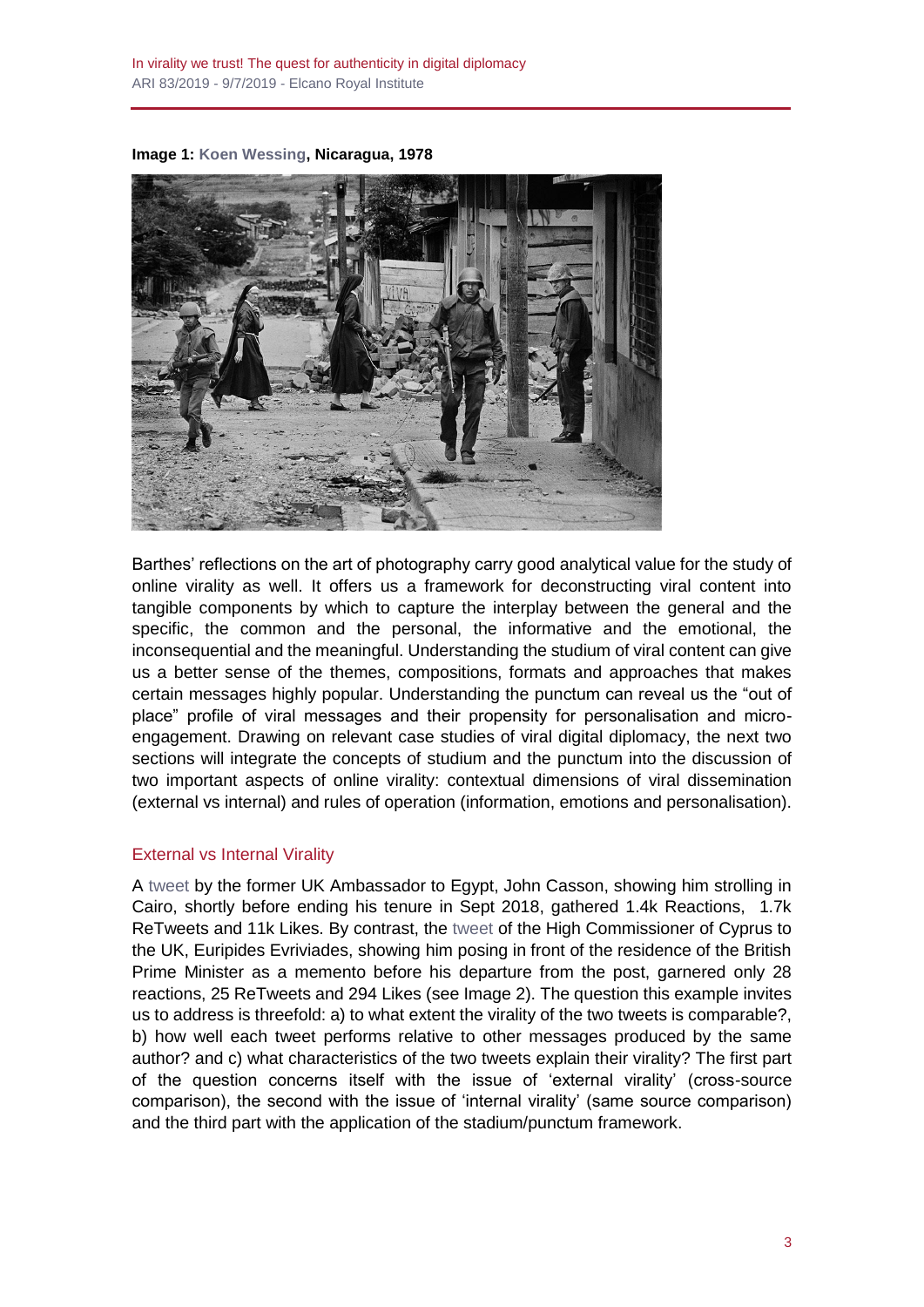

#### **Image 2. Tweets with asymmetrical viral content**

Source: [@JohnCassonUK](https://twitter.com/JohnCassonUK/status/1035566753378648064) and [@eevriviades](https://twitter.com/eevriviades/status/1138921028325990407) on Twitter.

Many would be probably tempted to consider the tweet of Amb. Casson as being decisively more viral in its outlook than that of HC Evriviades given its sizeable lead in quantitative metrics. However, closer scrutiny reveals the two tweets are somewhat similar in terms of online influence once the number of followers is considered (see Table 1). More specifically, Amb. Casson's tweet has only a small lead in terms of RT, but a stronger presence in terms of likes and reactions. This is so because the number of followers distorts the quality of the virality metrics by amplifying the randomness of the reactions. Put differently, it is clearly impressive when an account with 100 followers generates 1000 RTs, but arguably less so when the same number of RTs come from an account with 1 million followers. Therefore, RT/Likes/Reactions per follower provides a better basis of comparison of the 'external' virality of competing accounts.

|  |  |  |  | Table 1. External virality adjusted by the number of followers |
|--|--|--|--|----------------------------------------------------------------|
|  |  |  |  |                                                                |

|                                     | Amb. John<br>Casson | <b>HC Euripides</b><br>Evriviades |
|-------------------------------------|---------------------|-----------------------------------|
| Number of followers                 | 1.26M               | 16.6K                             |
| Number of RT per follower           | 741                 | 664                               |
| Number of Likes per<br>follower     | 114                 | 56                                |
| Number of Reactions per<br>follower | 900                 | 592                               |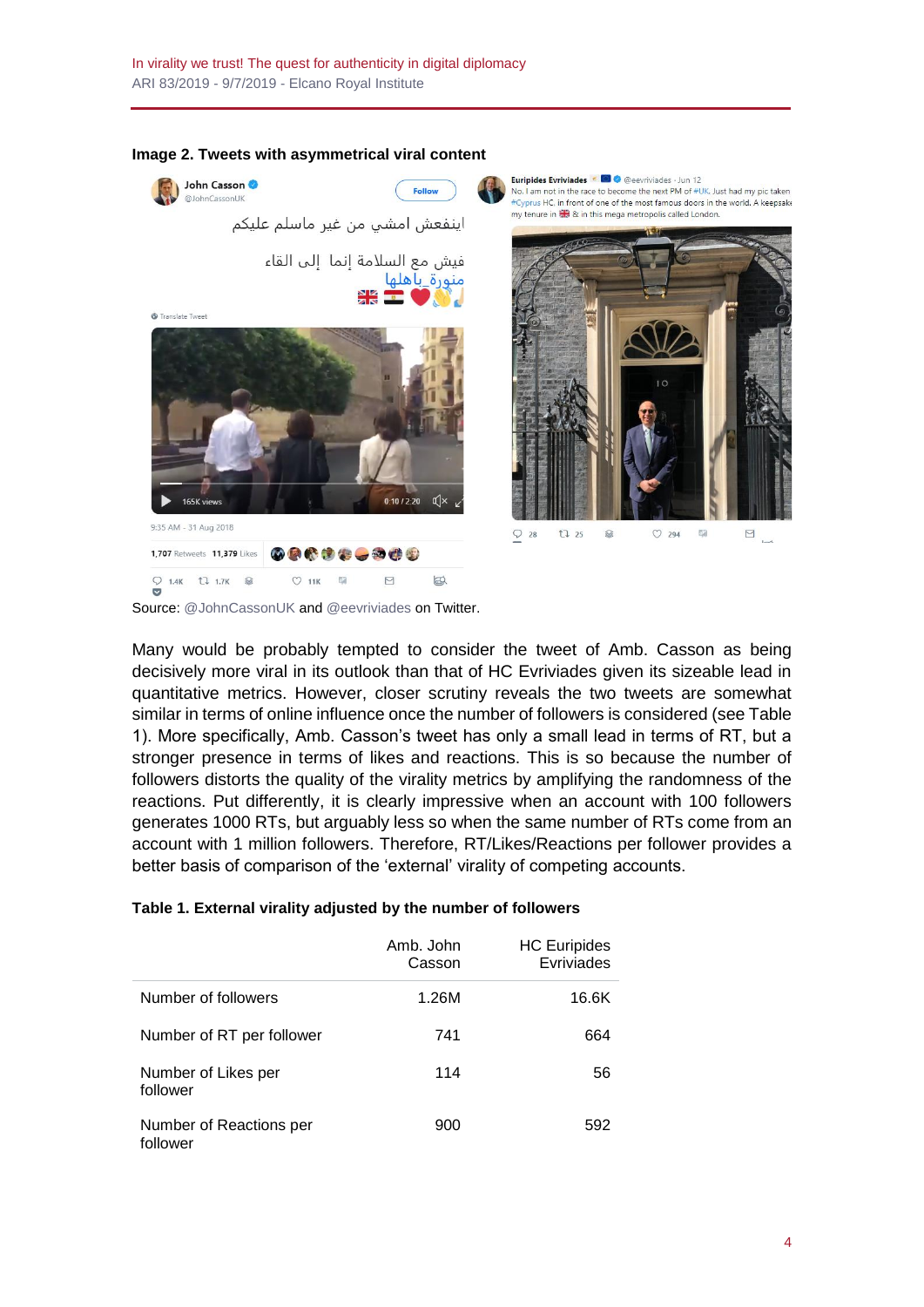At the same time, it is important to observe the 'internal' dimension of virality that is, the extent to which a tweet aligns itself or diverge from the average reach of other messages generated by the same source. For illustration purposes, the average number of RT, Likes and Reactions of a sample of the most recent ten tweets produced by Amb. Casson (28 Aug – 5 Sept, 2018) and HC Evriviades (21-23 June 2019) fall well outside the normal distribution, between 2-3 standard deviations in the case of Amb. Casson and even further in the case of HC Evriviades. In other words, while both Tweets have performed extremely well relative to other tweets posted by the same author, the one posted by HC Evriviades is a clear outlier, especially in terms of Likes and Reactions.

|           | Amb. John Casson |                       | <b>HC Euripides Evriviades</b> |                       |  |
|-----------|------------------|-----------------------|--------------------------------|-----------------------|--|
|           | Average          | Standard<br>Deviation | Average                        | Standard<br>Deviation |  |
| RT        | 370              | 473                   | 6                              | 6                     |  |
| Likes     | 3993             | 3466                  | 24                             | -27                   |  |
| Reactions | 420              | 404                   | 2                              |                       |  |

## **Table 2. Internal virality relative to the average tweet reach in each account**

This brings us back to Barthes' distinction between the studium and the punctum and its role as an analytical tool for explaining the performance of these two tweets. From a studium perspective, both tweets speak to traditional themes about what it means to be a diplomat. Engaging with people and cultivating issues of common interest in the case of Amb. Casson and building political relationships in the case of HC Evriviades. However, it is not the conventionalism of the stories that makes the difference in terms of the reception by the audience, but the punctum by which the viewer is invited to interpret the message. The casualness and naturalness by which Amb. Casson mingles with regular Egyptian citizens stands in clear contrast with its official position, while the note of subtle humour that HC Evriviades drops in his message acts as a relaxing counterpoint to the solemnity that the 10 Downing Street door conveys as the centre of political power in UK.

The stadium/punctum framework also adds an interesting reflexive angle to the discussion regarding the influence of external vs internal virality. As the audience gradually becomes familiar with the style of the author, internal validity can sustain itself if the punctum constantly refreshes itself. For example, the casualness shown by Amb. Casson in his public interactions can demonstrate its viral value if it continues to surprise the viewer, by engaging, for instance, with unexpected guests, or changing the dynamic of the interaction with the public. In the same way, the light/solemn punctum adopted by HC Evriviades will require creatively updated formats of expression so as to maintain the attention of the audience. From the perspective of external virality, the studium can offer interesting insights about how certain themes of diplomatic reflection travel across space and time. For example, does the idea of direct engagement with the public resonate better in places where the local relationship between citizens and policy-makers is more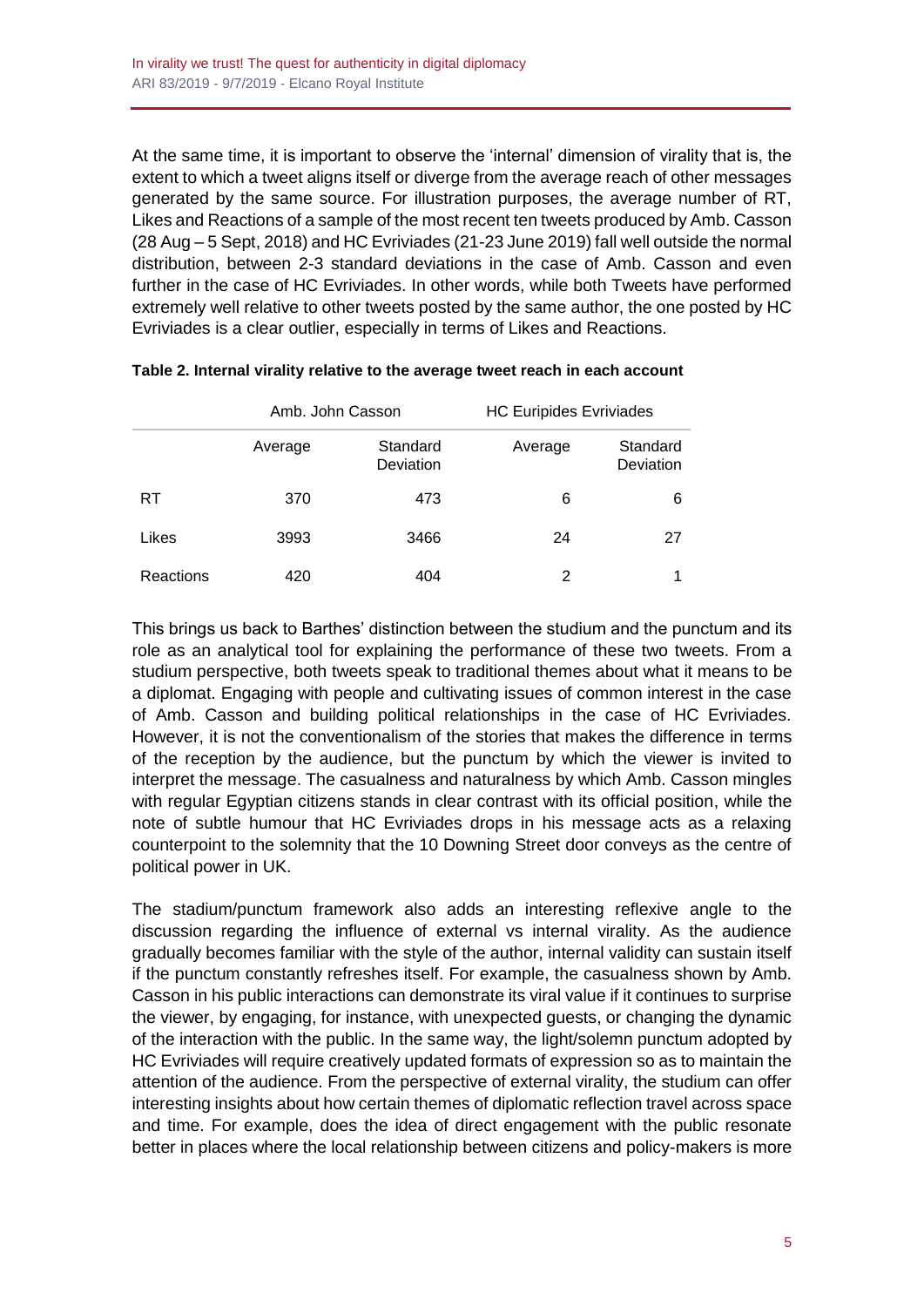hierarchical? Similarly, would humour be able to drive viral content in the same way in places where the reputation of power holders is negative?

## Virality Rules

As mentioned elsewhere, $2$  diplomatic communication has been traditionally embedded in a text-oriented culture that has favoured 'constructive ambiguity' over precision, politeness over frankness, reason over passion, and confidentiality over transparency. The arrival of digital technologies has infused the public sphere in which diplomacy operates with a set of new elements that have completely rearranged the 'grammar rules' of online engagement. Data and algorithms are now the new syntactic units of the new 'digital language' to which various combinations of visuals, emotions and cognitive frames are attached to create semantic meaning. This also means that digital content on social media platforms must tailor itself closely to these rules in order to be able to go viral. If so, what exactly are these rules and how the stadium/punctum framework can help us unpack the scope of application of these rules?

## *Rule 1. Information overload and limited attention contribute to the degradation of the quality of information that goes viral*

As shown by Weng et al. the combination of social network structure (the denser, the better) and competition for finite user attention provides a sufficient condition for the emergence of a broad diversity of viral content.<sup>3</sup> However, out of the 'soup' of contending viral messages, it is more likely that those that come on top expose low-quality information as both the information load and the limited attention lead to low discriminative power. As Qiu et al. point out, viral diversity can coexist with network discriminative power when we have plenty of attention and we are not overloaded with information,<sup>4</sup> conditions that are increasingly difficult to meet in the digital medium. In other words, the network structure of social media platforms favours the formation of viral content, but the attention deficit of the users acts as a filter for the quality of the viral content.

<sup>2</sup> Corneliu Bjola, Jennifer Cassidy, and Ilan Manor, "Public Diplomacy in the Digital Age", *The Hague Journal of Diplomacy* 14, no. 1–2 (April 22, 2019): 86[, https://brill.com/view/journals/hjd/14/1-2/article](https://brill.com/view/journals/hjd/14/1-2/article-p83_7.xml?lang=en)[p83\\_7.xml?lang=en.](https://brill.com/view/journals/hjd/14/1-2/article-p83_7.xml?lang=en)

<sup>3</sup> Weng et al., "Competition among Memes in a World with Limited Attention", *Scientific Reports* 2, no. 1 (December 29, 2012): 335, [https://www.nature.com/articles/srep00335.](https://www.nature.com/articles/srep00335)

<sup>4</sup> Xiaoyan Qiu et al., "Limited Individual Attention and Online Virality of Low-Quality Information", *Nature Human Behaviour* 1, no. 7 (July 26, 2017): 5[, https://www.nature.com/articles/s41562-017-0132.](https://www.nature.com/articles/s41562-017-0132)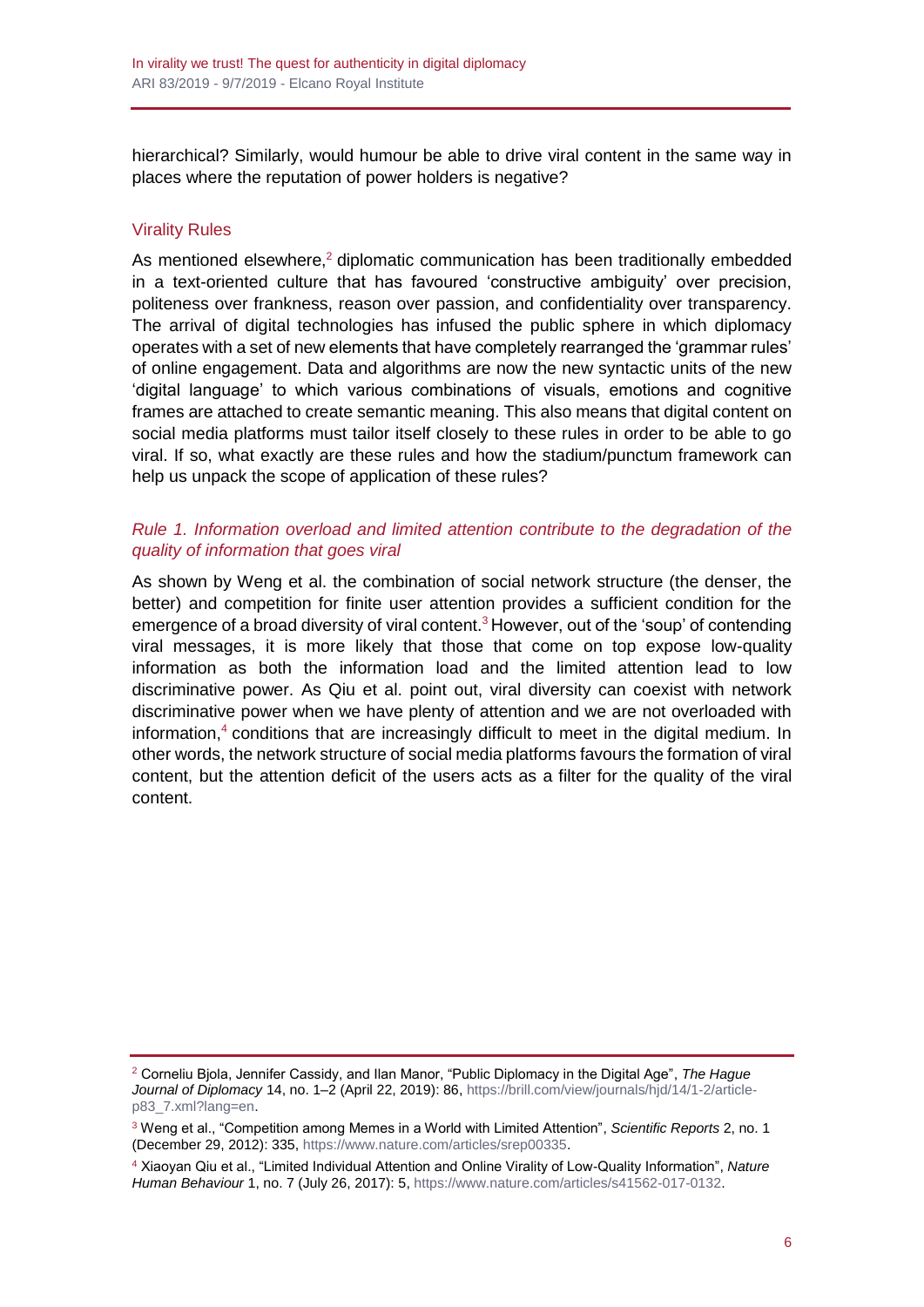

#### **Image 3. Tweets with asymmetrical quality of information**

Source[: @UN](https://twitter.com/UN/status/1142372405345751040) an[d @eu\\_eeas](https://twitter.com/eu_eeas/status/1134384253192593408) on Twitter.

As suggested in Image 3, Rule 1 carries empirical relevance. The [tweet](https://twitter.com/UN/status/1142372405345751040) posted by the UN account showing the UN Secretary General, Antonio Guterres, inviting Arnold Schwarzenegger to attend the Climate Action Summit in September 2019 went quickly viral (by internal standards). It has swiftly reached roughly three times the average of Likes and RTs received by the UN account despite the scarcity of the information provided, except for a brief reference to the actor's 'I'll be back" famous line. By contrast, the information rich [tweet](https://twitter.com/eu_eeas/status/1134384253192593408) posted by the European External Action Service (EEAS) outlining EU-Asia security priorities, an important topic in the current geopolitical context, has been hardly noticed by the online public. One important implication of Rule 1 is that the punctum needs to really stand out (via emotional framing of the use of a dynamic format) if the quality of the information reflected by the studium is to stay high and make a significant difference for the audience.

### *Rule 2. Emotions rule! Content that evokes intense emotions is more likely to go viral*

One important school of thought on the psychology of emotions links Paul Ekman and Robert Plutchik's influential theories of basic emotions to the pleasure,<sup>5</sup> arousal and dominance model of environmental perception developed by Mehrabian and Russell<sup>6</sup> (see Image 4). It is thus argued that emotions are associated with different degrees of

<sup>5</sup> According to Ekman, human emotions can be grouped in six families (anger, disgust, fear, happiness, sadness, and surprise) while Plutchik eight, which he grouped into four pairs of polar opposites (joysadness, anger-fear, trust-distrust, surprise-anticipation). Paul Ekman, "An Argument for Basic Emotions," *Cognition and Emotion* 6, no. 3–4 (1992): 169–200; Robert Plutchik, "The Nature of Emotions", *American Scientist* 89, no. 4 (2001): 344–50.

<sup>6</sup> A Mehrabian and J A Russell, *An Approach to Environmental Psychology*, *Cambridge, Mass* (M.I.T. Press, 1974).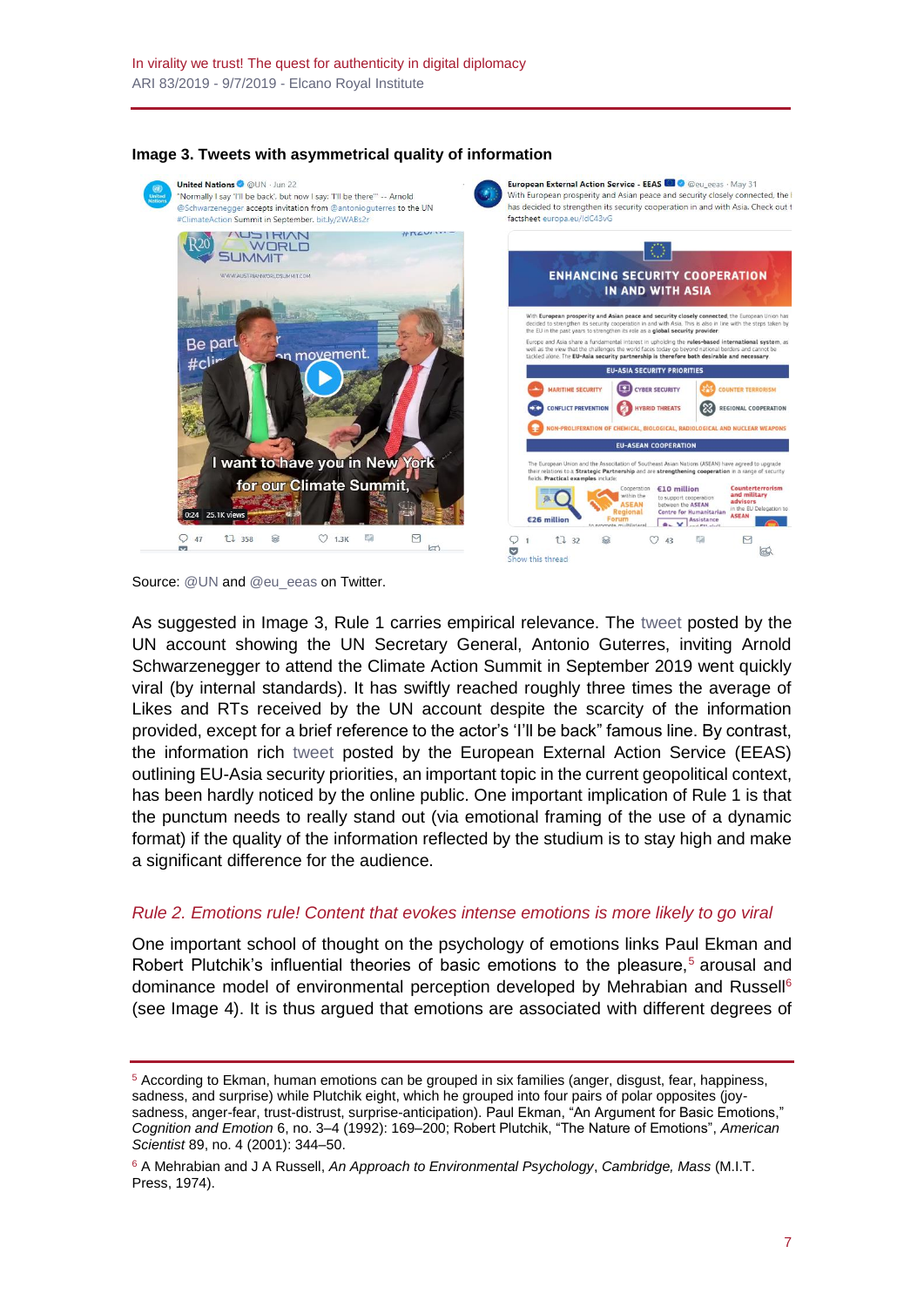positive (joy, surprise) or negative feelings (anger, disgust, fear, sadness), that they come with different levels of high (joy, anger, fear) or low energy (sadness, disgust) and that they are connected to feelings of control (anger, joy) or inadequacy (fear, sadness). Building on this model, Rule 2 states that messages reflecting high levels of valence, arousal and dominance, such as joy and anger, are more likely to go viral.





Rule 2 has received empirical support from a few studies. Fan et al. have found, for instance, that angry emotions could spread more quickly and broadly on social media than joy.<sup>8</sup> Stieglitz & Dang-Xuan have also found that emotionally charged Twitter messages tend to be retweeted more often and more quickly compared to neutral ones.<sup>9</sup> In a controversial experiment conducted on Facebook, Kramer et al. have demonstrated that emotional states can be actually transferred to others via emotional contagion, leading people to experience the same emotions without even their awareness.<sup>10</sup>

 $7$  Graph adapted from Sven Buechel and Udo Hahn, "Word Emotion Induction for Multiple Languages as a Deep Multi-Task Learning Problem", 2018, 1908, [https://doi.org/10.18653/v1/n18-1173.](https://doi.org/10.18653/v1/n18-1173)

<sup>&</sup>lt;sup>8</sup> Rui Fan et al., "Anger Is More Influential Than Joy: Sentiment Correlation in Weibo", accessed June 25, 2019, www.weibo.com/overseas.

<sup>9</sup> Stefan Stieglitz and Linh Dang-Xuan, "Emotions and Information Diffusion in Social Media—Sentiment of Microblogs and Sharing Behavior", *Journal of Management Information Systems* 29, no. 4 (April 8, 2013): 217–48, [https://www.tandfonline.com/doi/abs/10.2753/MIS0742-1222290408.](https://www.tandfonline.com/doi/abs/10.2753/MIS0742-1222290408)

<sup>&</sup>lt;sup>10</sup> Adam D I Kramer, Jamie E Guillory, and Jeffrey T Hancock, "Experimental Evidence of Massive-Scale Emotional Contagion through Social Networks", *Proceedings of the National Academy of Sciences of the United States of America* 111, no. 24 (June 17, 2014): 8788–90, [https://www.pnas.org/content/111/24/8788.](https://www.pnas.org/content/111/24/8788)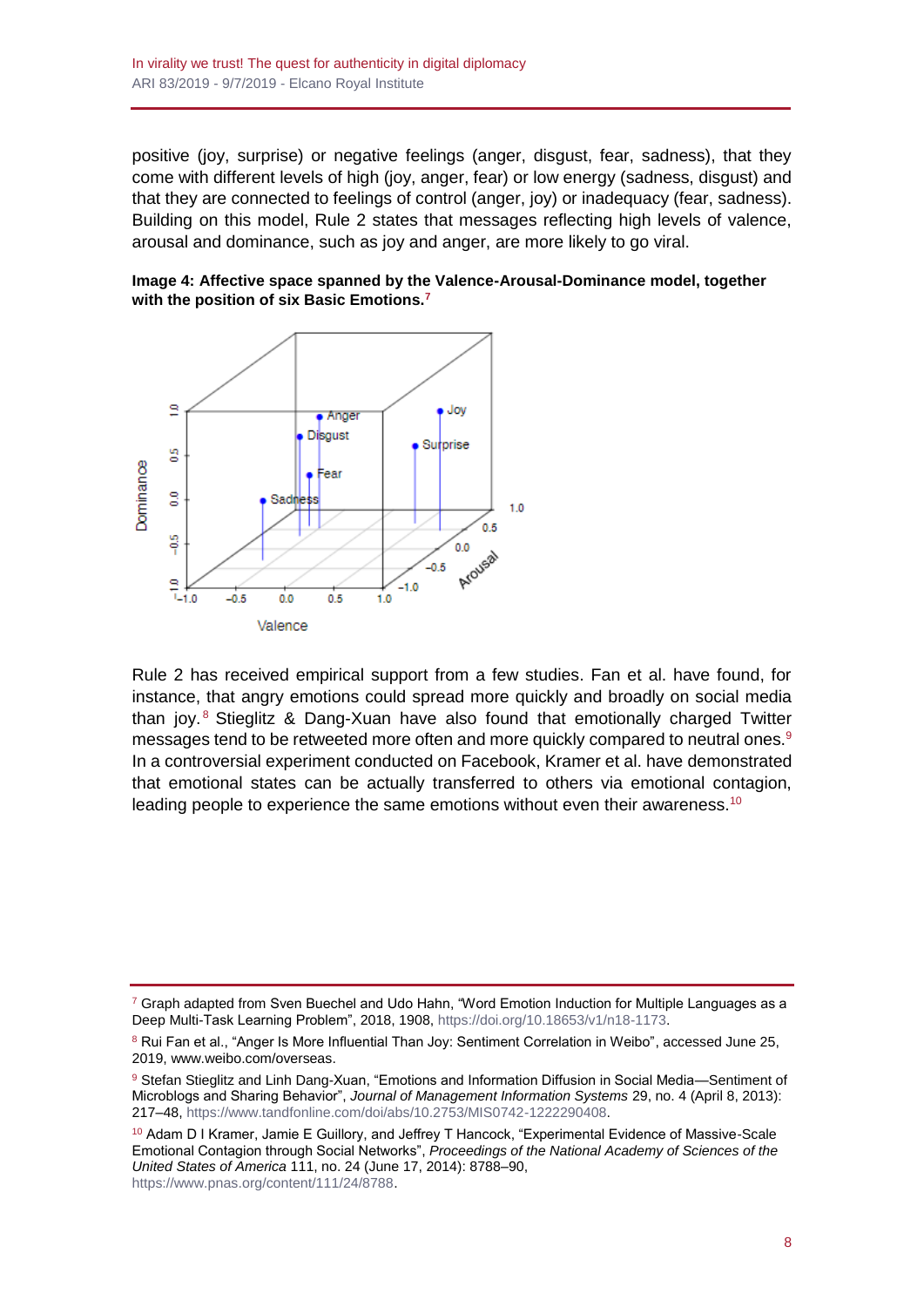

#### **Image 5. Tweets with asymmetrical emotional valence**



Source[: @JZarif](https://twitter.com/JZarif/status/1130419673756049410) and [@KentArgentina](https://twitter.com/KentArgentina/status/1141888367568834560) on Twitter.

What is interesting in the case of Rule 2 is that the punctum is not necessarily defined by a particular feature of the message, but by the emotion that transpires from the message. The two tweets in Image 5, posted by the Iranian Foreign Minister, Javad Zarif (left) and the UK Ambassador to Argentina, Mark Kent (right), illustrate well this point. FM [Zarif's tweet](https://twitter.com/JZarif/status/1130419673756049410) conveys a pugnacious expression of angry defiance, while Amb. Kent relies on the positive emotion of surprise to 'pierce' and establish a connection with the viewer. Both emotions enjoy high levels of energy and dominance, which explains the excellent reception by the audience (several times the average of RTs and Likes normally received by the two diplomats). An interesting implication of Rule 2 is the potential constitutive effect of emotion-driven virality on the formation of online audiences: do emotional punctums provide the anchor around which audiences coalesce and if so, at what stage the studium becomes irrelevant for how messages are received by the emotionally primed audience?

### *Rule 3. Content that can be easily personalised is more likely to go viral*

In a seminal article, later expanded in a book, Bennett and Segerberg make the argument that unlike the top-down mechanisms of content distribution favored by hierarchical organizations, social networking involves co-production and co-distribution based on personalized expression. According to this connective logic, taking public action becomes less an issue of demonstrating support for some generic goals, as noble as they may be, but an act of personal expression and self-validation achieved by sharing ideas online, negotiating meanings and structuring trusted relationships.<sup>11</sup> For example, the personalized action frame 'we are the 99 per cent' that emerged from the US occupy protests in 2011, or the more recent 'MeToo" movement, quickly turned viral and traveled the world via personal stories, images and videos shared on social networks such as

<sup>11</sup> W. Lance Bennett and Alexandra Segerberg, "The Logic of Connective Action", *Information, Communication & Society* 15, no. 5 (June 2012): 752–54 [https://www.tandfonline.com/doi/full/10.1080/1369118X.2012.670661.](https://www.tandfonline.com/doi/full/10.1080/1369118X.2012.670661)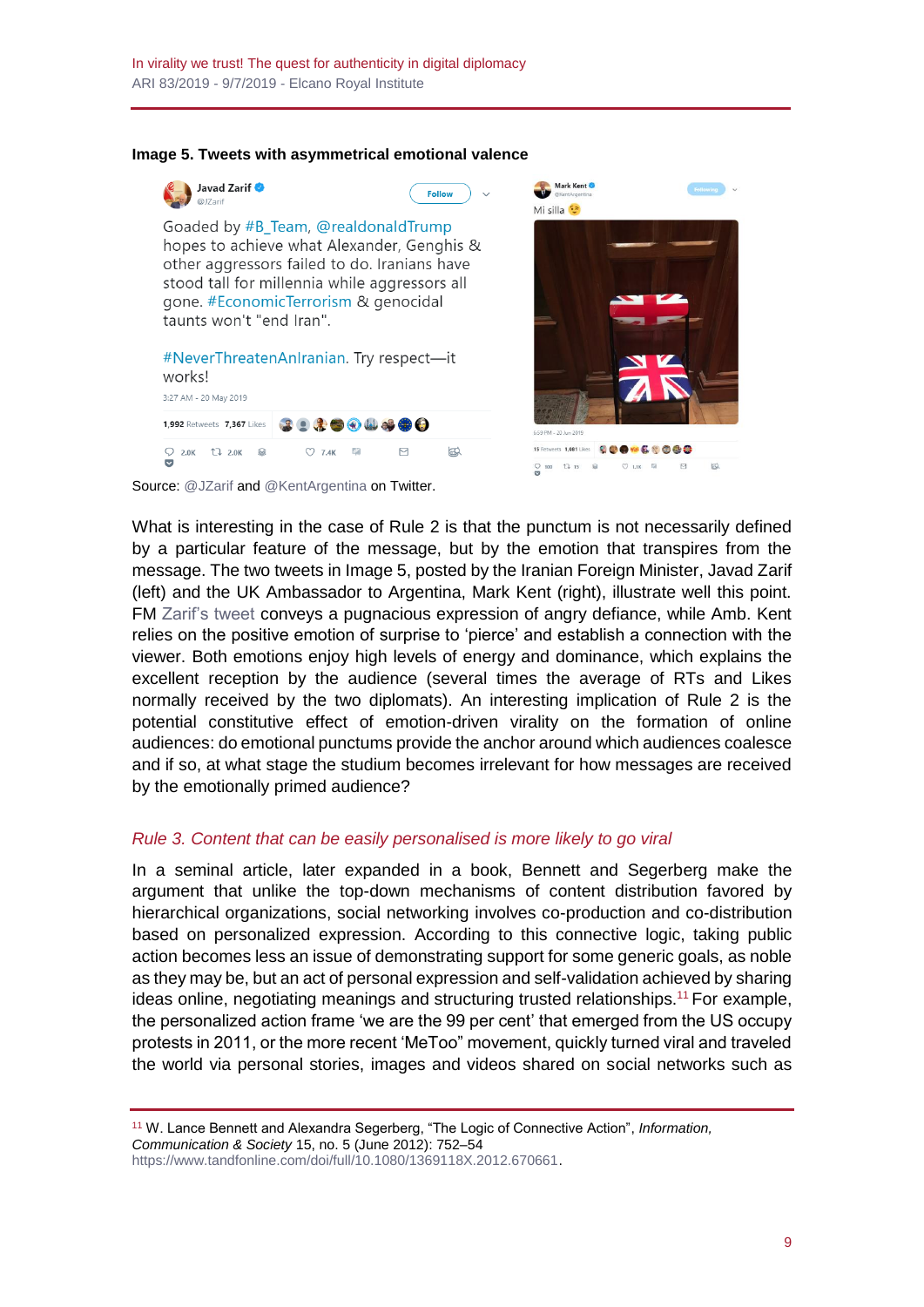Twitter, Facebook, and Instagram. In short, the easier to personalise a message, as Rule 3 states, the lower the barriers for individual identification with social or political goals, the more opportunities for horizontal engagement, and by extension the more likely for such content to be absorbed, reflected upon, and disseminated through the social networks.



#### **Image 6: Tweets with asymmetrical degree of personalization**

Traute Lafrenz is the last survivor of the White Rose resistance group. She is one of the few people who had the courage to stand up to the Nazis' crimes. Consul General Heike Fuller presented the Order of Merit of the Federal Republic of



Source: [@NATO](https://twitter.com/NATO/status/1112626155255939073) an[d @GermanyDiplo](https://twitter.com/GermanyDiplo/status/1124387860839313408) on Twitter.

For MFAs and embassies, personalisation is not necessarily an easy task, as often case their online activities are primarily about projecting and emphasising their own set of policy priorities, approaches, and strategies to addressing various issues on the global agenda. Personalisation would imply exactly the opposite: removing oneself from the "digital spotlight" and identifying themes that can connect with as many individuals as possible. The examples in Image 6 aim to achieve this in slightly different ways.

The #WeAreNATO [videoclip](https://twitter.com/NATO/status/1112626155255939073) produced by NATO for its 70<sup>th</sup> anniversary in April places the member states at the forefront of the story about the historical evolution of the organisation. Personalisation takes place, in this case, via state representatives who come together to share their commitment to the values of freedom and security projected by the organisation. The viral [tweet](https://twitter.com/GermanyDiplo/status/1124387860839313408) of the German Ministry of Foreign Affairs takes a different approach. It invites viewers to recall the suffering of those persecuted for fighting for justice and freedom and to identify themselves with the courage demonstrated by one of the last survivors of the resistance movement to the Nazi regime.